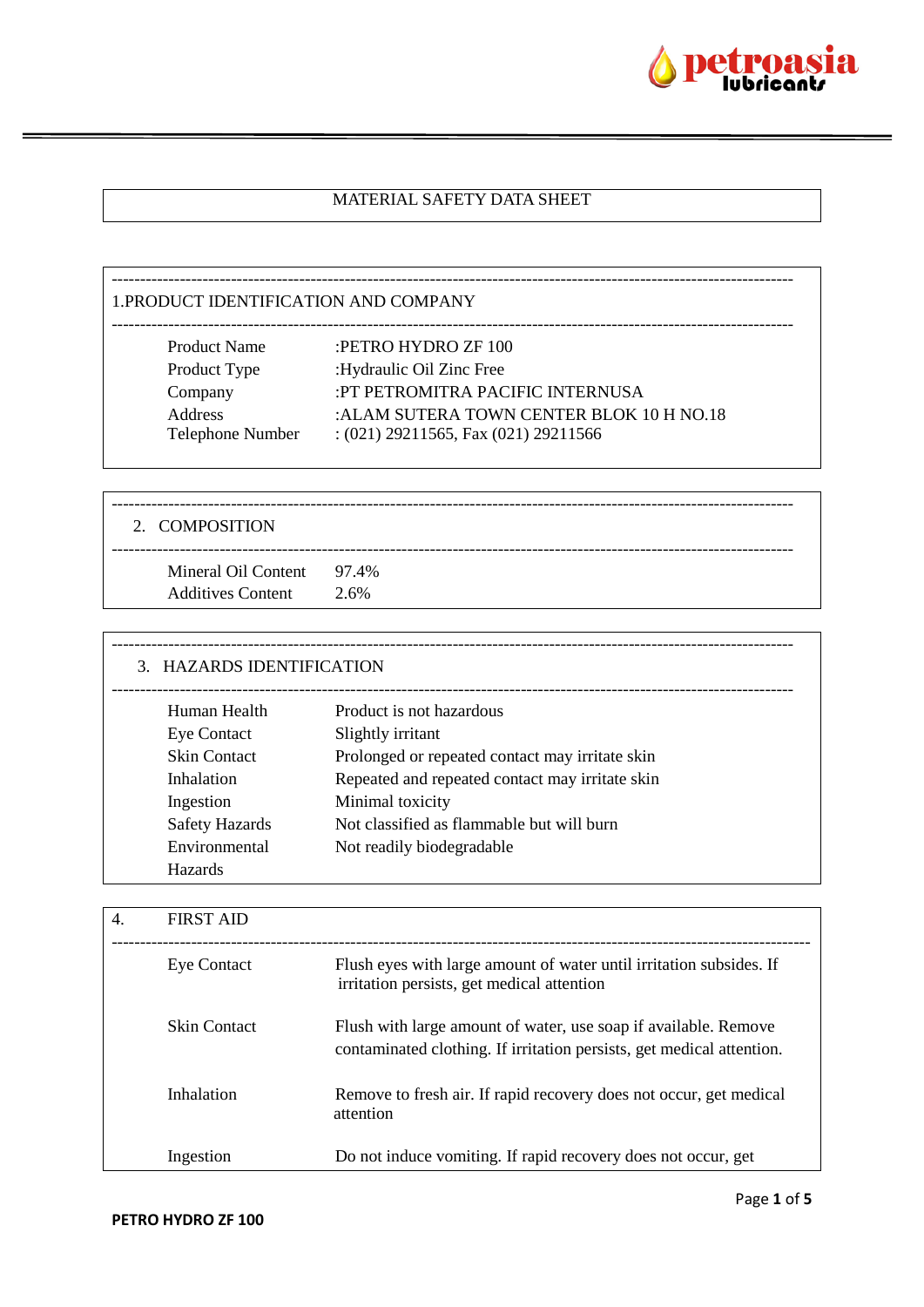

|    |                          | medical attention                                                                                                                                                                                                |
|----|--------------------------|------------------------------------------------------------------------------------------------------------------------------------------------------------------------------------------------------------------|
|    |                          |                                                                                                                                                                                                                  |
| 5. | <b>FIRE SAFETY</b>       |                                                                                                                                                                                                                  |
|    | <b>Flash Point</b>       | $>170^{\circ}$ C                                                                                                                                                                                                 |
|    | <b>Flammable Limits</b>  | LEL $1.0$                                                                                                                                                                                                        |
|    |                          | UEL 6.0                                                                                                                                                                                                          |
|    | <b>Autoignition Temp</b> | $>220$ °C                                                                                                                                                                                                        |
|    | Specific Hazards         | Not classified as flammable but will burn. Hazardous combustion<br>product may include carbon monoxide, oxides of sulphur, and<br>unidentified organic and inorganic compounds                                   |
|    | Fire Fighting            | Use dry chemical, foam or carbon dioxide to extinguish fire. Water<br>may cause splattering or frothing. Use water to cool and protect fire-<br>exposed material. Wear protective equipment during fire fighting |

### 6. ACCIDENTAL RELEASE MEASURES

--------------------------------------------------------------------------------------------------------------------------- Clean-up Procedures Stop the source of leak or realease and contain spill if possible. Cover spill with generous amount of inert absorbent material such as sand of earth Sweep up and remove to suitable,clearly marked containers for disposal in accordance with local regulations. Scrub contaminated area with detergent and water. Pick up liquid with additional absorbent material and dispose as above. Wear proper protective equipment during clean-up

| 7. | <b>HANDLING AND STORAGE</b> |                                                                                                                                                                                        |
|----|-----------------------------|----------------------------------------------------------------------------------------------------------------------------------------------------------------------------------------|
|    | Handling                    | Handling temperatures should not exceed 70°C. Wear proper safety<br>protective equipment. Wash hands thoroughly after handling. Water<br>contamination and spillage should be avoided. |
|    | Storage                     | Storage temperatures should be maintained between 0 to 50°C.<br>toxic fumes may be evolved from decomposition of<br>Odorous and<br>product if stored above the safe temperature.       |

| 8. | EXPOSURE CONTROL/PERSONAL PROTECTION |                                                                                                                                      |
|----|--------------------------------------|--------------------------------------------------------------------------------------------------------------------------------------|
|    | <b>Exposure Limits</b>               | Threshold Limit Values for oil mist is recommended to be controlled<br>at 5 mg/m <sup>3</sup> or lower for exposure of 8 hours daily |
|    | Ventilation                          | Use exhaust ventilation to keep below exposure limits                                                                                |
|    | Eye Protection                       | Wear safety glasses or face shields if splashing is likely to occur                                                                  |
|    | <b>Skin Protection</b>               | Avoid repeated and prolonged contact with product. Use oil resistant<br>gloves                                                       |
|    | Respiratory<br>Protection            | Not normally required unless in confined                                                                                             |
|    | <b>Body Protection</b>               | Use proper protection equipment to avoid contact. Wear PVC apron i<br>if splashes are likely to occur                                |

.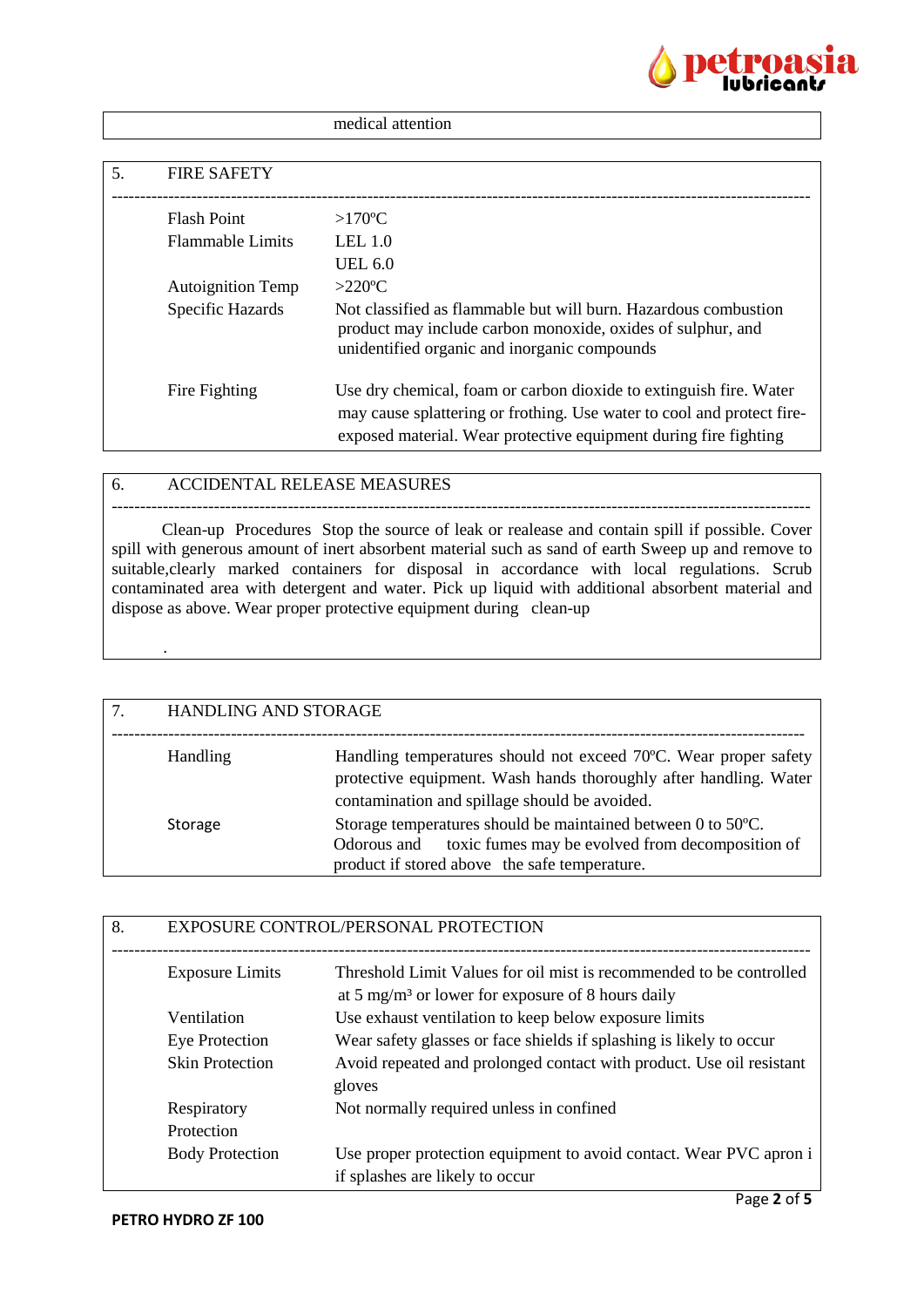

| 9. | PHYSICAL AND CHEMICAL PROPERTIES |                                              |  |
|----|----------------------------------|----------------------------------------------|--|
|    | <b>Physical State</b>            | Liquid                                       |  |
|    | Colour                           | Clear & Bright                               |  |
|    | Odour                            | Characteristic mineral oil                   |  |
|    | <b>Vapour Pressure</b>           | $< 0.5$ Pa at 20 °C                          |  |
|    | Density                          | 0.890 g/cm <sup>3</sup> at 15 <sup>o</sup> C |  |
|    | Kinematic Viscosity @ 40°C       | 15 cSt                                       |  |
|    | Kinematic Viscosity @ 100°C      | $11.14$ cSt                                  |  |
|    | Pour Point                       | $-30$ °C                                     |  |
|    | <b>Flash Point</b>               | 240 °C                                       |  |
|    | pH of undiluted product          | Not available                                |  |
|    | Auto-ignition temperature        | $>200^{\circ}$ C                             |  |
|    | Solubility in water              | Negligible                                   |  |

| 10. | STABILITY AND REACTIVITY |                                                                                 |
|-----|--------------------------|---------------------------------------------------------------------------------|
|     | Stability                | Product is stable under normal use conditions                                   |
|     | Thermal                  | Carbon monoxide, carbon dioxide, oxides of sulphur and nitrogen                 |
|     | Decomposition            | organic and inorganic compound may evolve when subject to heat or<br>combustion |
|     | Hazardous                | Will not occur undeer normal conditions                                         |
|     | Polymerisation           |                                                                                 |
|     | Incompatible             | Strong oxidizing agents. Strong acids                                           |
|     | <b>Materials</b>         |                                                                                 |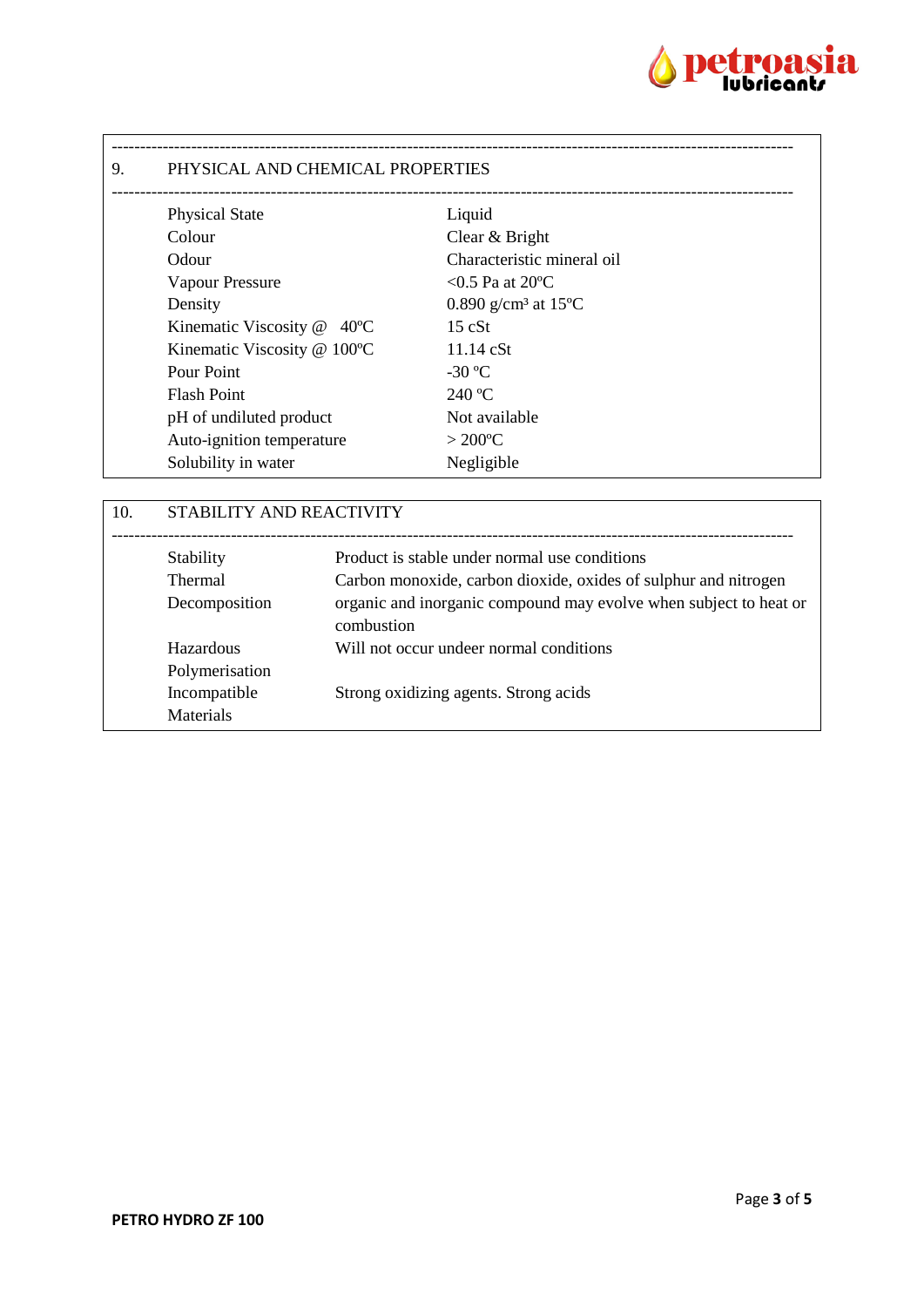

## 11. TOXICOLOGICAL INFORMATION

| <b>Basis</b>                |                       | No toxicological data is available for this product. Information is<br>provided based on the addtives, other components and base stock<br>used                                                                                                                                                         |
|-----------------------------|-----------------------|--------------------------------------------------------------------------------------------------------------------------------------------------------------------------------------------------------------------------------------------------------------------------------------------------------|
| - Oral                      | <b>Acute Exposure</b> | LD 50 expected to be above $2000 \text{ mg/kg}$ .                                                                                                                                                                                                                                                      |
| - Skin                      | <b>Acute Exposure</b> | LD 50 expected to be above $2000 \text{ mg/kg}$ .                                                                                                                                                                                                                                                      |
| Inhaltion<br>Eye Irritation |                       | Repeated or prolonged exposure to oil mists may cause irritation<br>Slight irritant                                                                                                                                                                                                                    |
|                             | Skin Irritation       | Not a skin irritant unless repeated or prolonged contact                                                                                                                                                                                                                                               |
| Respiratory                 |                       | Slight irritant                                                                                                                                                                                                                                                                                        |
| Irritation                  |                       |                                                                                                                                                                                                                                                                                                        |
|                             | Carcinogenicity       | No data to suggest that product is carcinogenic                                                                                                                                                                                                                                                        |
| Mutagenicity                |                       | No data to suggest that product is mutagenic                                                                                                                                                                                                                                                           |
|                             | Other Information     | Brief contact with used oil is not expected to have serious effect in                                                                                                                                                                                                                                  |
|                             |                       | humans if he oil is removed thoroughly by washing with soap and<br>water                                                                                                                                                                                                                               |
|                             |                       | Used engine oils may contain harmful impurities that have<br>accumulate during use. The concentration of such impurities will<br>depend on use and they present risks to health and the environment<br>on disposal. All used oils should be handled with caution and skin<br>contact should be avoided |

| 12. | <b>ECOLOGICAL INFORMATION</b> |                                                                                                                                                                                                      |
|-----|-------------------------------|------------------------------------------------------------------------------------------------------------------------------------------------------------------------------------------------------|
|     | <b>Basis</b>                  | No ecological data is available for this product. Information is<br>provided base on the additives, other components and base stock<br>used.                                                         |
|     | Mobility                      | Liquid under most environmental conditions. Floats on water. It is<br>absorbeb by soil and will not be mobile                                                                                        |
|     | Persistance/                  | Not readily biodegradable. Major constituents are expected to be<br>inherently Degradability be inherently biodegradable, but the product<br>contains components that may persist in the environment |
|     | <b>Bioaccumulation</b>        | Has the potential to bioaccumulate                                                                                                                                                                   |
|     | Ecotoxicity                   | Poor soluble mixture. Practically non-toxic to aquatic organisms.<br>May caused physical fouling of aquatic organisms                                                                                |